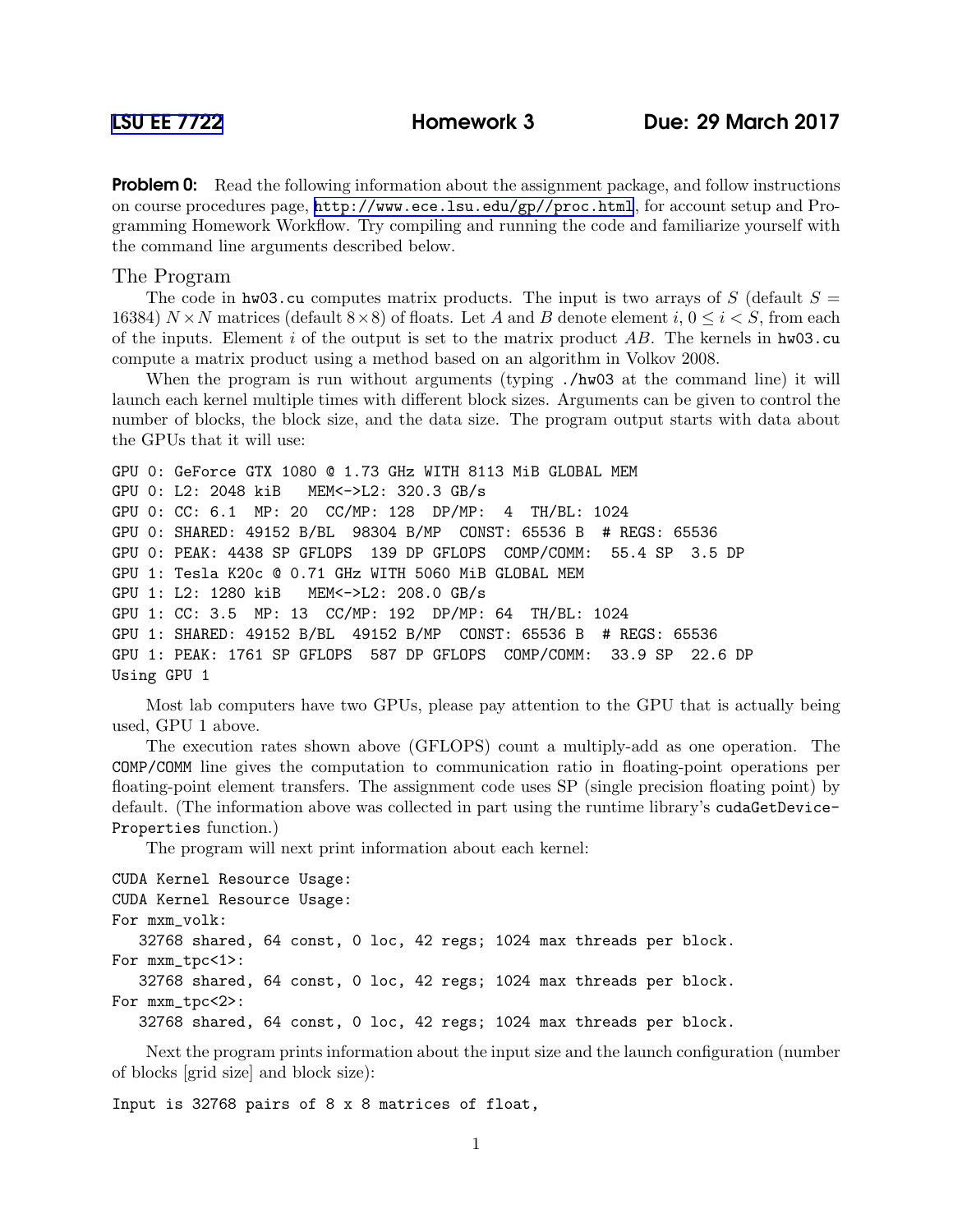total size 16777216 bytes (16.0 MiB). Launching 13 blocks of 1024 threads with 19.69 matrices per thread.

The matrix size (8x8 above) can be changed by editing the assignment to N near the top of the file. For performance reasons it's important that it be a compile-time constant (as opposed to something set based upon input or varied in a loop).

The code takes three command-line arguments. The first indicates how many blocks to launch. If the argument is zero then the number of blocks will be set to the number of multiprocessors (which is the default). If the argument is negative then the number of blocks will be  $-aM$ , where a is the argument value and M is the number of MPs.

The second argument is the number of threads per block to try to use to launch each kernel. If the argument is omitted 1024 threads are tried. If the argument is omitted or positive, the actual number of threads used in a launch is the minimum of this argument and the kernel's maximum. (For example, if the second argument is 512, but kernel foo has a limit of 256 threads, foo will be launched with 256 threads.) If the second argument is zero then each kernel will be launched multiple times starting with 4 warps, incrementing by 4 warps until the kernel maximum is reached.

The third argument indicates the size of the input in units of MiB. The default is 16 MiB. If  $a_3$  is the value of the third argument, the input size will be  $a_3 2^{20}$  B. The third argument is read as a floating-point number, so " $0.5$ " will result in a  $2^{19}$  B input.

Here are some examples: Run with 256 threads per block: ./hw02 0 256. Run with 512 threads per block and twice as many blocks as MPs: ./hw02 -2 512. Run with 256 threads per block and 10 blocks: ./hw02 10 256. Run each kernel multiple times using an input size of 1 GiB: ./hw02 0 0 1024.

When run without arguments the program runs each kernel with a varying number of works producing the following output:

| Kernel mxm_volk: |  |  |
|------------------|--|--|
|------------------|--|--|

| 4 4 wp   | 564 s |       |  | 30 GF $45$ GB/s ===========                |  |           |     |
|----------|-------|-------|--|--------------------------------------------|--|-----------|-----|
| 4 4 wp   | 564 s | 30 GF |  | 45 GB/s 2.69 I/F 0.3 wp/c                  |  | $0\%$ 1.6 |     |
| 8 8 wp   |       |       |  | 317 s 53 GF $79$ GB/s ==================== |  |           |     |
| 88 wp    | 317 s |       |  | 53 GF 79 GB/s 2.69 I/F 0.8 wp/c 0% 1.6     |  |           |     |
| 12 12 wp | 253 s |       |  | 66 GF 100 GB/s =========================   |  |           |     |
| 12 12 wp | 253 s |       |  | 66 GF 100 GB/s 2.69 I/F 1.1 wp/c           |  | $0\%$     | 1.6 |

For each kernel execution two lines are shown, which are identical up to the ASCII art bar graph. The first column shows the number of warps per block, the second column shows the number of warps per MP. The number of warps per MP will be higher when the kernel is launched with more blocks than MPs and when there are sufficient resources for more than one block. For this problem the two resources limiting block occupancy is the amount of shared memory used and the number of registers used.

The numbers to the right of  $wp$  show: execution time, FP throughput in units of billions  $(10^9)$ multiply/add operations per second, and data throughput in GB/s. For the meaning of the other numbers inspect the code and see which metrics are being collected.

## Matrix/Matrix Multiplication

Matrix-matrix multiplication is an important problem to consider when studying computational accelerators, including GPUs, because it is simple and so amenable to hand analysis, the nature of the problem changes with the dimension of the matrices, and because it is a major component of many important scientific computations.

Multiplying two  $N \times N$  matrices in the straightforward manner requires  $N^3$  multiplies and  $N^3 - N^2$  additions. In this analysis we will count that as  $N^3$  multiply/add operations, in part because in the computational accelerators of interest, NVIDIA GPUs and the Intel Xeon Phi, a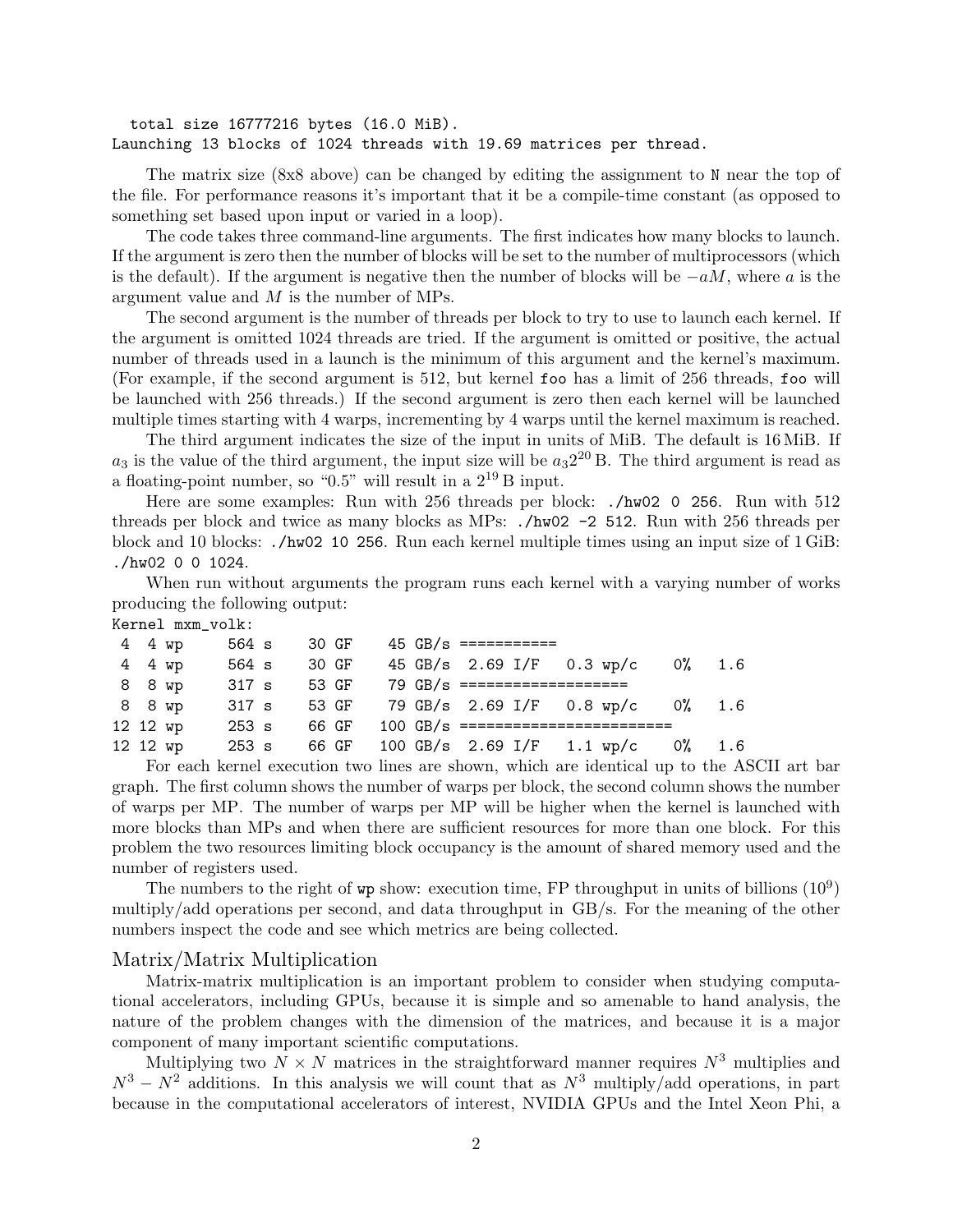fused multiply/add instruction has the same throughput and latency as a multiply instruction or an add instruction. That is, the best possible execution time for  $N^3$  multiply/add instructions is the same as that of  $N^2$  multiply instructions plus  $N^3 - N^2$  multiply/add instructions.

The amount of data transferred when multiplying two  $N \times N$  elements is  $3N^2$  elements.

As we've discussed in class common performance measures for computational devices are data bandwidth (48.1 GB/s), floating-point bandwidth (772 SP GFLOP/s or 16 DP GFLOP/s), and instruction bandwidth  $(384 \times 10^9 \text{ insn/s})$ , all sample performance numbers are for my laptop equipped with a Quadro K2100M.

For both computational devices and computational problems we can compute a computational intensity also known as a computation to communication ratio. For a device is (usually) the FP bandwidth divided by the data bandwidth, with the bandwidth units usually chosen for single or double precision computation. For example, for the K2100M, the ratio for single-precision computation is  $\frac{772 \text{ SP GFLOP/s}}{\frac{1}{4}41.1 \text{ GB/s}} = 64$ , and for double-precision computation is just  $\frac{32 \text{ DP GFLOP/s}}{\frac{1}{8}48.1 \text{ GB/s}} =$ 5.32.

For the  $N \times N$  matrix multiplication problem the computational intensity for the singleprecision variant is  $2N^3/(3N^2) = 2N/3$  floating-point operations per element.

By equating the computational intensity expressions for the device and the matrix multiplication problem we can find the dividing line between matrix sizes that are data-limited and those that are computation limited:  $\frac{\theta_{sp}}{\frac{1}{4}\theta_{data}} = \frac{2N}{3}$ , yielding  $N = \frac{6\theta_{sp}}{\theta_{data}}$  $\frac{\partial \theta_{\rm sp}}{\partial_{\rm data}}$ , where  $\theta_s p$ ; is the single-precision bandwidth and  $\theta_{data}$  is the off-chip data bandwidth. For the the K2100M  $N = 96.3$  for SP and  $N = 7.98$  for DP.

For the K2100M, when  $N < 96.3$  the problem is data-limited and care must be taken to minimize redundant loads (or stores) of elements. When  $N > 96.3$  the problem is FP-limited and care must be taken to reduce the number of instructions other than the multiply/adds.

Routine mxm\_volk is a matrix-matrix multiplication routine based presented in Volkov 08 Supercomputing, a seminal paper on performing dense linear algebra on NVIDIA GPUs.

Routine mxm\_tpc is initially the same as mxm\_volk but will be modified in the second problem.

The makefile generates three executables: hw03, hw03-debug, and hw03-cuda-debug. The first is compiled with optimization on for host and GPU code. Executable hw03-debug is compiled with optimization off for CPU code and on for GPU code. Use it for debugging CPU code. Executable hw03-cuda-debug has optimization off for CPU and GPU code. Use it to debug GPU code. Use gdb for debugging CPU code and cuda-gdb for debugging both CPU and GPU code. Performance will be slower using cuda-gdb so don't use it for collecting performance data.

The makefile generates PTX (intermediate code) and SASS (assembly code) for the optimized version. The compiler mangles the name of the mxm\_tpc kernels, and these will be used in the SASS output. Use command-line utility c++filt to demangle the name. For example, running c++filt \_Z7mxm\_tpcILi1EEvPf returns void mxm\_tpc<1>(float\*).

## Documentation and References

CUDA documentation can be found at <http://docs.nvidia.com/cuda/>. Details on the GPU instruction set can be found in the CUDA Binary Utilities manual. Information on the metric that can be collected by the NPerf calls see the CUPTI manual. Some information on the hardware can be found in the CUDA C Programming Guide Chapter 5 (especially 5.4) and in Appendix G. For detailed hardware descriptions follow the Accelerator Descriptions link on the course home page.

**Problem 1:** Characterize the performance of  $\max$  volk over a range of matrix sizes on a GPU of compute capability 3.0 or later. Be sure to include at least one matrix size that is computationbound and at least one that is communication bound for the device which you have chosen.